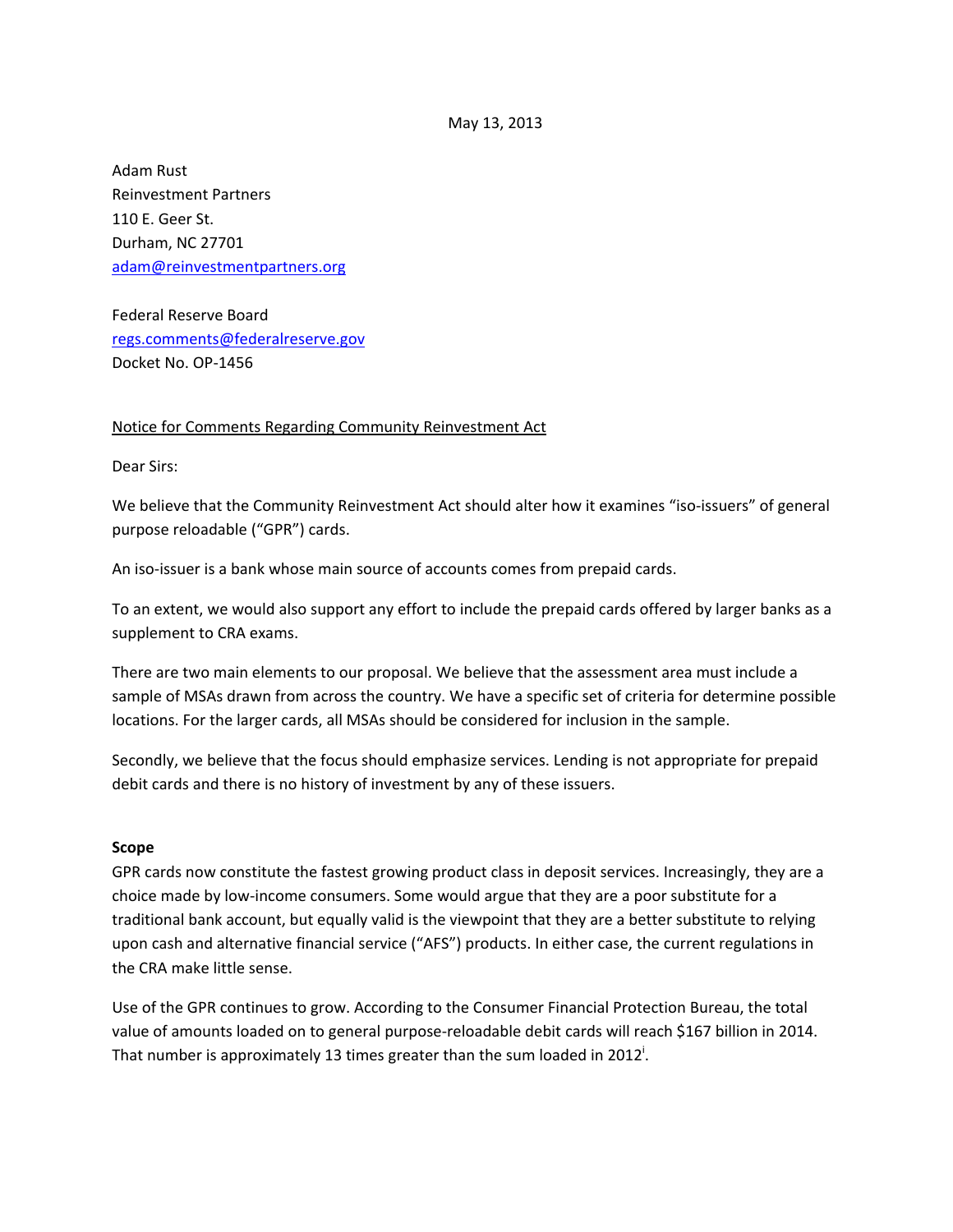# **Geographic Scope of Cards Does Not Fit with the Assumptions of Assessment Areas**

Most of the nation's largest prepaid card issuers operate fewer than ten branches, and generally they do so inside a footprint that makes up a small fraction of their reach. As a rule, GPR cards can be used in any location and most of the popular cards are distributed through national retail franchises. The four largest iso-issuers, by number of accounts:

- MetaBank: Branches in Sioux Falls, South Dakota and Storm Lake, Iowa
- Green Dot Bank: One branch in Provo, Utah
- Bancorp Bank: One branch in Wilmington, Delaware
- International Bank: One branch in McAllen, Texas

The footprints of these banks are very narrow.

Some large banks now have some of the more popular prepaid cards. According to American Express, its BlueBird card now has approximately 500,000 accounts. That card is issued through a partnership with Wells Fargo (the deposits are held at Wells but the transactions are processed through American Express). JP Morgan Chase's Liquid Car has even more accounts. Nonetheless, those institutions are so large that their role in prepaid is irrelevant to their examination. Even in the case of the evaluation of Comerica Bank, the institution that issues more than 3 million accounts of the Treasury Direct Card, there is no mention of the word "prepaid" in its CRA evaluation.

Although these are important products that serve tens of millions of poorly served institutions, the CRA evaluation skips over the needs of their account holders entirely.

In our opinion, the ideal solution balances the business model of the GPR card against the broad scope of their usage. One key fact is that there is no boundary to selling these cards anywhere. A company like Green Dot, for instance, offers cards in Wal‐Mart and in a national pharmacy chain. Bancorp issues the AccountNow card, one of the more popular cards, but only over the Internet.

In this request for comments, the OCC, The Board of Governors of the Federal Reserve, and the Office of the Comptroller of the Currency acknowledge the difficulty in finding opportunities to serve the community development needs of consumers in broader areas. In our opinion, that problem is even greater with the prepaid card.

But one solution – to require a minimum standard of service (and investment and lending) across all areas with deposits – could have some relevance here. We think that the CRA would better serve LMI consumers if its products could reach their local areas.

In discussing a CRA commitment, one executive at a leading prepaid card issuer insisted that a reasonable CRA commitment must fit with the profitability of these banks. He emphasized that it is not fair to compare iso-issuers with traditional banks according to their account volume. Most prepaid card products have to overcome significant sunk costs before they are profitable. For example, a card marketed through the internet will have to be used regularly by a customer for four months before the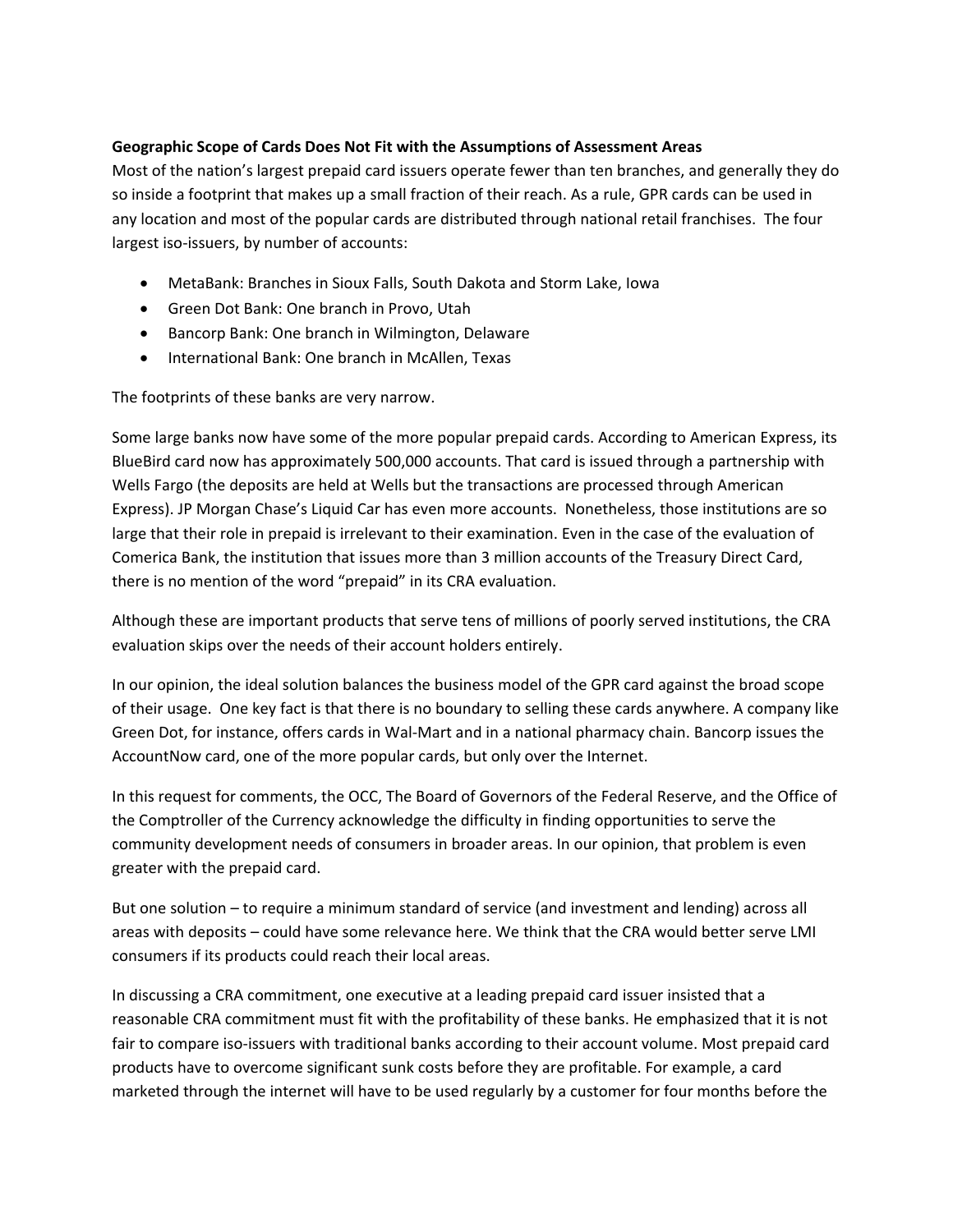company offsets its cost of acquiring the customer. Thus, even though Green Dot is a market leader with more than 4 million accounts, the company only earned \$47 million in 2012. Similarly, MetaBank has earned an average of \$12 million over the last three years even though it has issued millions of accounts during that time. Green Dot has less than \$50 million in assets.

One means of reconciling the limited capital available to these banks, while still designing a CRA regime to fit the wide scope of their service area, is to draw a limited sample of coverage areas within the broader set of areas where the cards are used.

# **An Alternative**

We believe that precedent supports an alternative vision. There is precedent to adopt an assessment area based not upon the location of branches but instead upon the location of deposits when a bank has a business model oriented toward a national customer base. Examinations of banks with specialization in serving military households are one example. Consider the treatment of Fort Sill National Bank:

*FSNB considers its assessment area to be the bank's deposit customer base in lieu of defined geographic areas. The regulation governing compliance with the Community Reinvestment Act provides a special provision for banks which are chartered to, and serve primarily military personnel and related individuals to define their assessment area as such (Office of the Comptroller of the Currency, 1998).*

A strategic plan for an iso‐issuer of prepaid cards is only one more example of a bank that serves a national customer base.

This then begs the question "if not by branch then by what means should an assessment area be identified?"

- a) Identify assessment areas by the location of depositors. In this method, the Federal Reserve would have to sort cardholders by their MSA.
- b) Identify assessment areas according to the footprint where the cards are sold: Today the national prepaid card networks also have relationships with large retailers. Approximately 85 percent of prepaid cards are purchased in stores. Thus, with most issuers there will be legitimate clusters of card holders rather than one that is distributed evenly throughout the country. Bancorp Bank's new relationship with Family Dollar stores – in common partnership with NetSpend – will mean new customers but only in about seven states.

One benefit of the second approach is its simplicity. In order to make it scalable, we recommend that the groups of served MSA be narrowed to a manageable sample of perhaps seven to ten metropolitan statistical areas.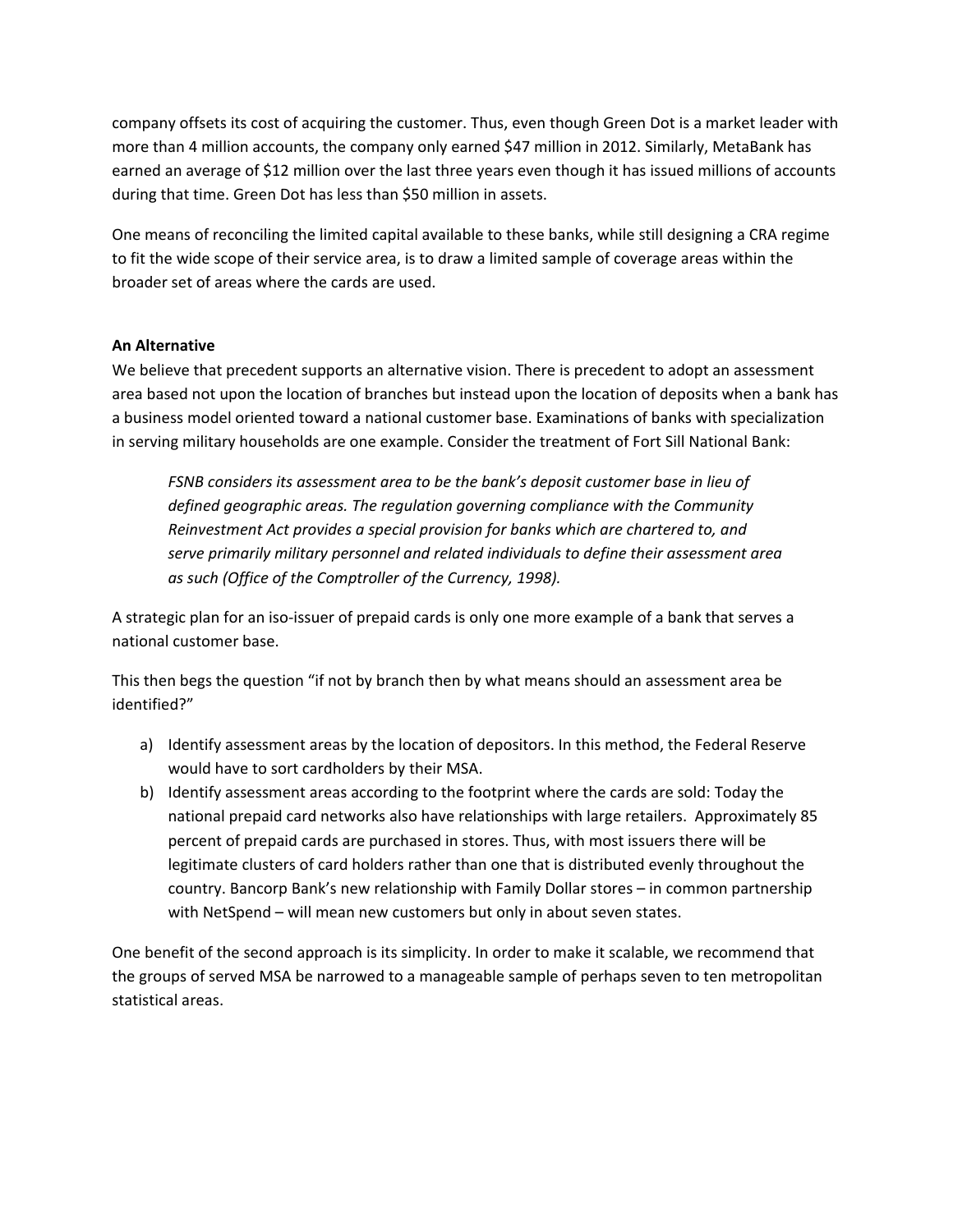### **Suitable Choices for CRA Credit**

Compared to a typical "banked" consumer, the prepaid cardholder often comes from a different financial place. This is true even when the group of "banked" consumers is narrowed to only those with the characteristics that are usually applicable to the CRA targets. While they may come from low‐income areas or have a low household income, they have exposure to far fewer bank products. For these individuals, the problem is not that they cannot qualify for good mortgage or small business loans. Rather, their hurdle is to secure any access to the formal banking system.

Some of the services that qualify for consideration under existing bank exams are certainly suitable for evaluating a prepaid card program. They include credit building services, financial literacy training, and asset building programs. In each case, these services would fit the needs of the core group of prepaid debit card consumers. There is no "stretch" to believe that these services would veer outside of the traditional foci of CRA. In fact, banks already receive positive consideration in a CRA exam.

But the metrics could include some ability to gauge inclusion. In a presentation to the FDIC yesterday, Jonathan Wilk of JPMorgan Chase commented that 74 percent of Liquid customers were entirely new to Chase. Alpesh Chokshi, President of Global Payments at American Express, contends that the BlueBird Card has allowed his company to serve a set of customers that were previously excluded from any of his company's services. Dan Henry, CEO of NetSpend, often comments that his cardholders use his product not as an alternative to a regular bank account but instead of cash.

Thus, any simple metric which allows a bank to demonstrate that its prepaid cards enhance access to the payments system would be appropriate.

#### **Better than the Current System**

At this moment, iso‐issuers are evaluated for the same types of activities as any other institution: for their lending, investments, and services. To date, no iteration of lending on a prepaid card has been beneficial to consumers. It is our opinion that anything except perhaps a secured card with excellent consumer protections and rates set below state usury caps will not be a positive development. Thus, lending is a poor indicator of financial inclusion. Similarly, prepaid card issuers would probably find it difficult to make investments that serve their core customer base. This leaves services – which currently consist of outreach in the local community surrounding the physical location of deposits.

As an example, Green Dot Bank in Provo, Utah is evaluated for services, investments, and loans that serve a customer base which is entirely outside of their core consumer. In conversations with their CEO, I have heard that they make very few loans. Indeed, the 2010 and 2011 HMDA data include no reference to any loans at either Green Dot Bank or Bonneville Bank. The CEO also indicates that they make a few small business loans. Most of those loans are originated to doctors in the neighborhoods surrounding Brigham Young University. Were the bank to not engage in these pursuits, they would have little to show for the CRA exam. Yet in many ways, these actions are somewhat of a charade and certainly a contradiction to the idea that the CRA does not force a bank to engage in programs that would otherwise avoid.